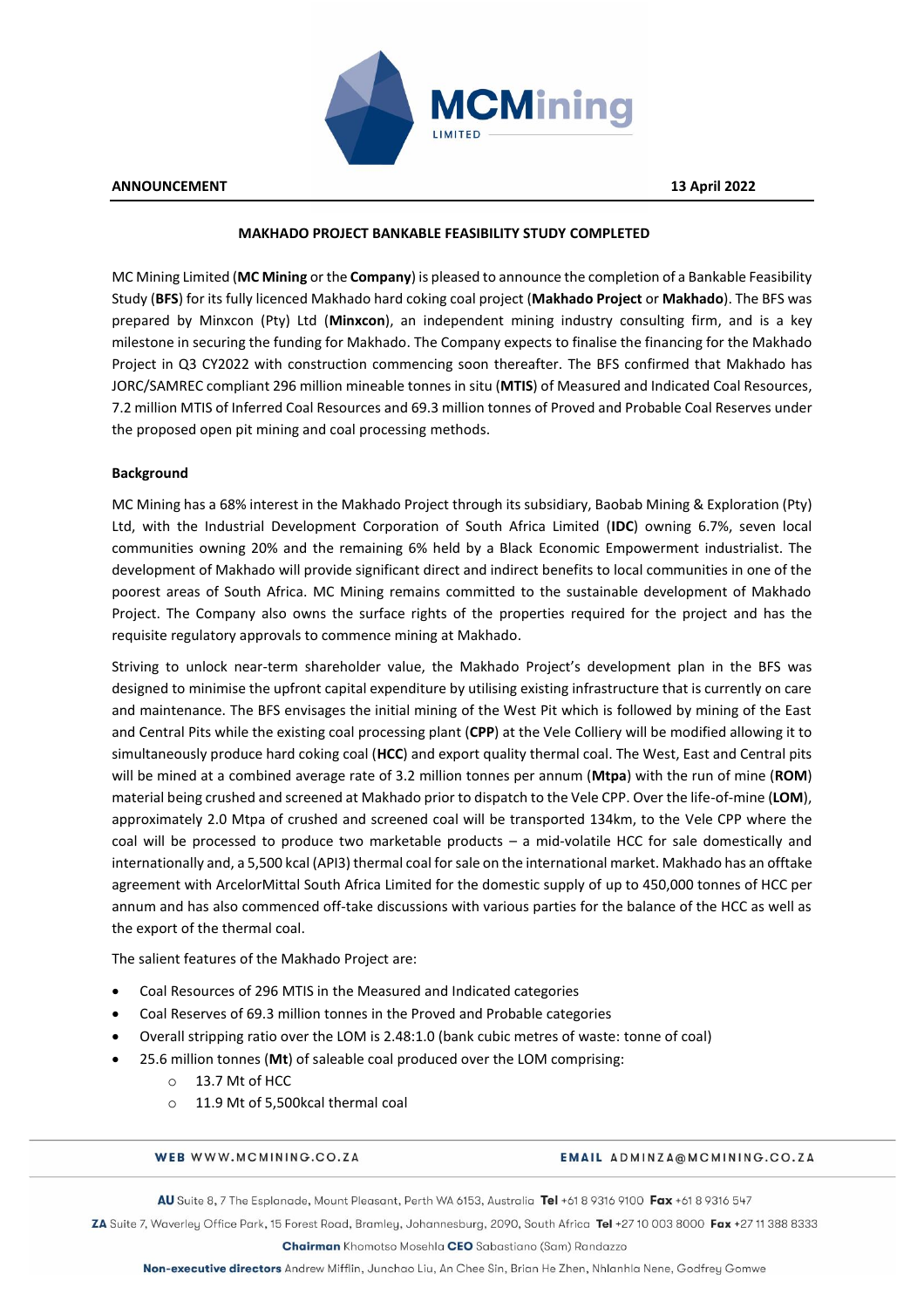- Approximately 22 years LOM
- Outsourcing of mining and processing operations to experienced third parties that currently operate several other sites in South Africa
- Creation of an estimated 650 permanent employment positions (including contractors)
- Capital cost (including contingencies) of ZAR625 million (\$41.7 million) and a peak funding requirement of ZAR727 million (\$51.7 million)
- Confirms Makhado's robust economics with a positive post-tax internal rate of return (**IRR**) and an estimated payback period of 3.8 years
- Positions the project to take advantage of the current higher global coal prices
- Generation of significant cash flows for MC Mining from the development of Makhado's Resources.

Key features of the Makhado BFS:

|                                          | <b>Makhado BFS</b>               |
|------------------------------------------|----------------------------------|
| LOM                                      | 22 years*                        |
| <b>HCC</b> production                    | 13.7 Mt                          |
| Thermal coal production                  | 11.9 Mt                          |
| Construction capital                     | ZAR625 million (\$41.7 million)  |
| Peak funding                             | ZAR727 million (\$51.7 million)  |
| Construction period                      | Approximatively 12 months        |
| Long term ZAR:USD exchange rate used     | R <sub>15.47</sub>               |
| Real long term premium HCC price/t       | $$212.10**$                      |
| Real long term API4 thermal coal price/t | \$105.50***                      |
| Post-tax IRR                             | 38.2%                            |
| Post-tax NPV                             | ZAR4.0 billion (\$268.1 million) |

*\*Revised Makhado economic parameters included in the Minxcon BFS \*\*\$594/t at the end of March 2022*

*\*\*\*\$260/t at the end of March 2022*

# **Sam Randazzo, Interim Chief Executive Officer of MC Mining, commented**:

"The completion of the BFS reflects a key advancement of Makhado and confirms the project's robust economics. The BFS is based on the project plan with the lowest capital cost options and results in Makhado's ROM coal being transported to the Vele Colliery for processing for the entire LOM. The forecast HCC and thermal coal prices used in the BFS were sourced from independent advisors and are considerably lower than current index prices, reflecting Makhado's robust economics and significant upside. The BFS is a key milestone in securing the funding for Makhado."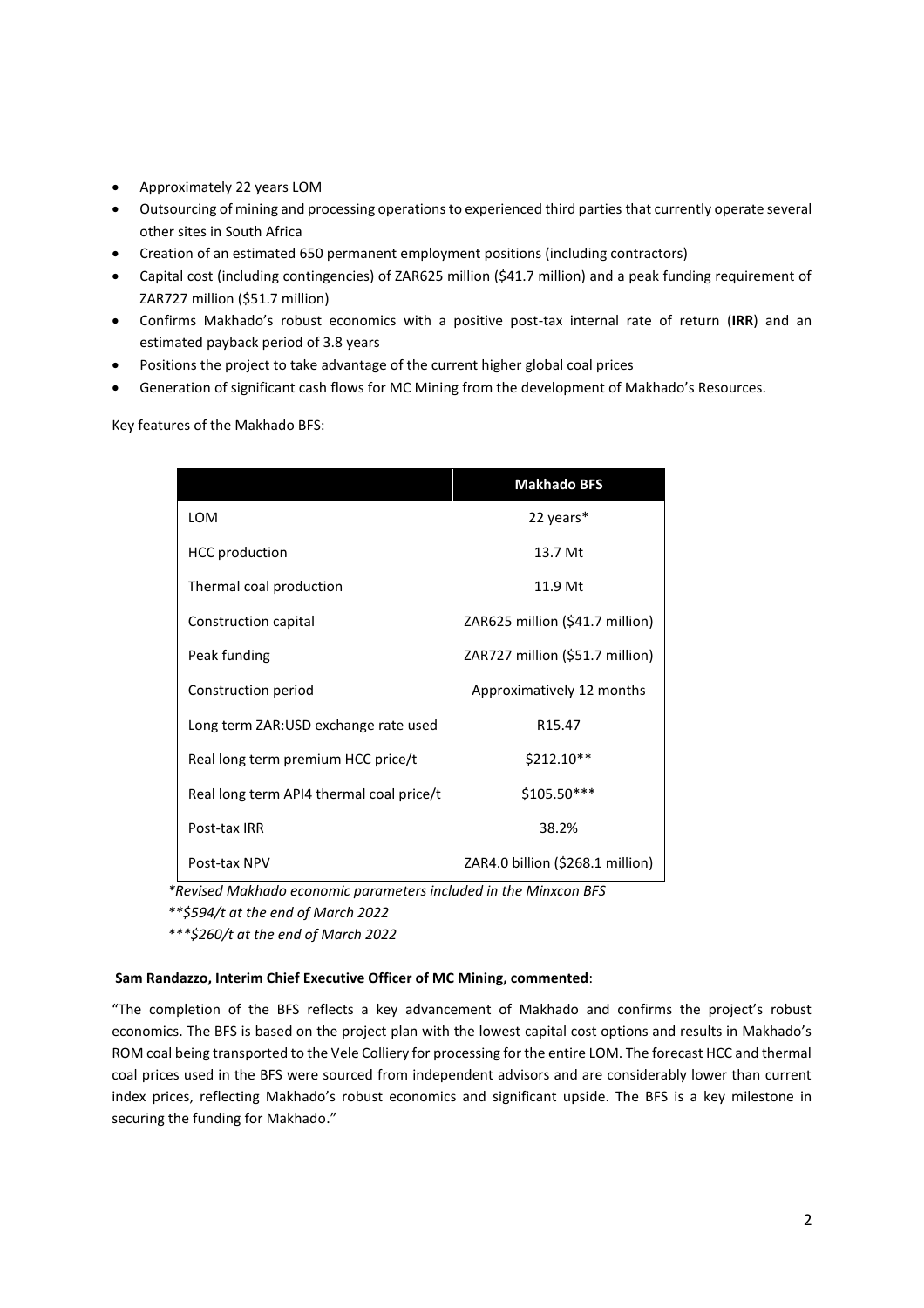# Sam Randazzo **Interim Chief Executive Officer**

This announcement has been approved by the Company's Disclosure Committee. This announcement is inside information for the purposes of Article 7 of the Market Abuse Regulation (EU) No. 596/2014, as amended by the Market Abuse (Amendment) (EU Exit) Regulations 2019. All numbers are in South African rand or United States dollars unless stated otherwise.

| For more information contact:<br>Sam Randazzo<br>Tony Bevan | Interim CEO<br>Company Secretary                          | <b>MC Mining Limited</b><br><b>Endeavour Corporate</b><br>Services | +61 408 945010<br>+61 08 9316 9100  |
|-------------------------------------------------------------|-----------------------------------------------------------|--------------------------------------------------------------------|-------------------------------------|
| <b>Company advisors:</b><br>James Harris / James Dance      | Nominated Adviser (AIM)                                   | <b>Strand Hanson Limited</b>                                       | +44 20 7409 3494                    |
| Rory Scott<br>James Duncan                                  | Broker (AIM)<br>Financial PR (South Africa) R&A Strategic | <b>Tennyson Securities</b><br>Communications                       | +44 20 7186 9031<br>+27 11 880 3924 |

Investec Bank Limited is the nominated JSE Sponsor

# **About MC Mining Limited:**

MC Mining is an AIM/ASX/JSE-listed coal exploration, development and mining company operating in South Africa. MC Mining's key projects include the Uitkomst Colliery (metallurgical and thermal coal), Makhado Project (hard coking coal). Vele Colliery (semi-soft coking and thermal coal), and the Greater Soutpansberg Projects (coking and thermal coal).

## **Forward-looking statements**

This Announcement, including information included or incorporated by reference in this Announcement, may contain "forward-looking statements" concerning MC Mining that are subject to risks and uncertainties. Generally, the words "will", "may", "should", "continue", "believes", "expects", "intends", "anticipates" or similar expressions identify forward-looking statements. These forward-looking statements involve risks and uncertainties that could cause actual results to differ materially from those expressed in the forward-looking statements. Many of these risks and uncertainties relate to factors that are beyond MC Mining's ability to control or estimate precisely, such as future market conditions, changes in regulatory environment and the behaviour of other market participants. MC Mining cannot give any assurance that such forwardlooking statements will prove to have been correct. The reader is cautioned not to place undue reliance on these forwardlooking statements. MC Mining assumes no obligation and does not undertake any obligation to update or revise publicly any of the forward-looking statements set out herein, whether as a result of new information, future events or otherwise, except to the extent legally required.